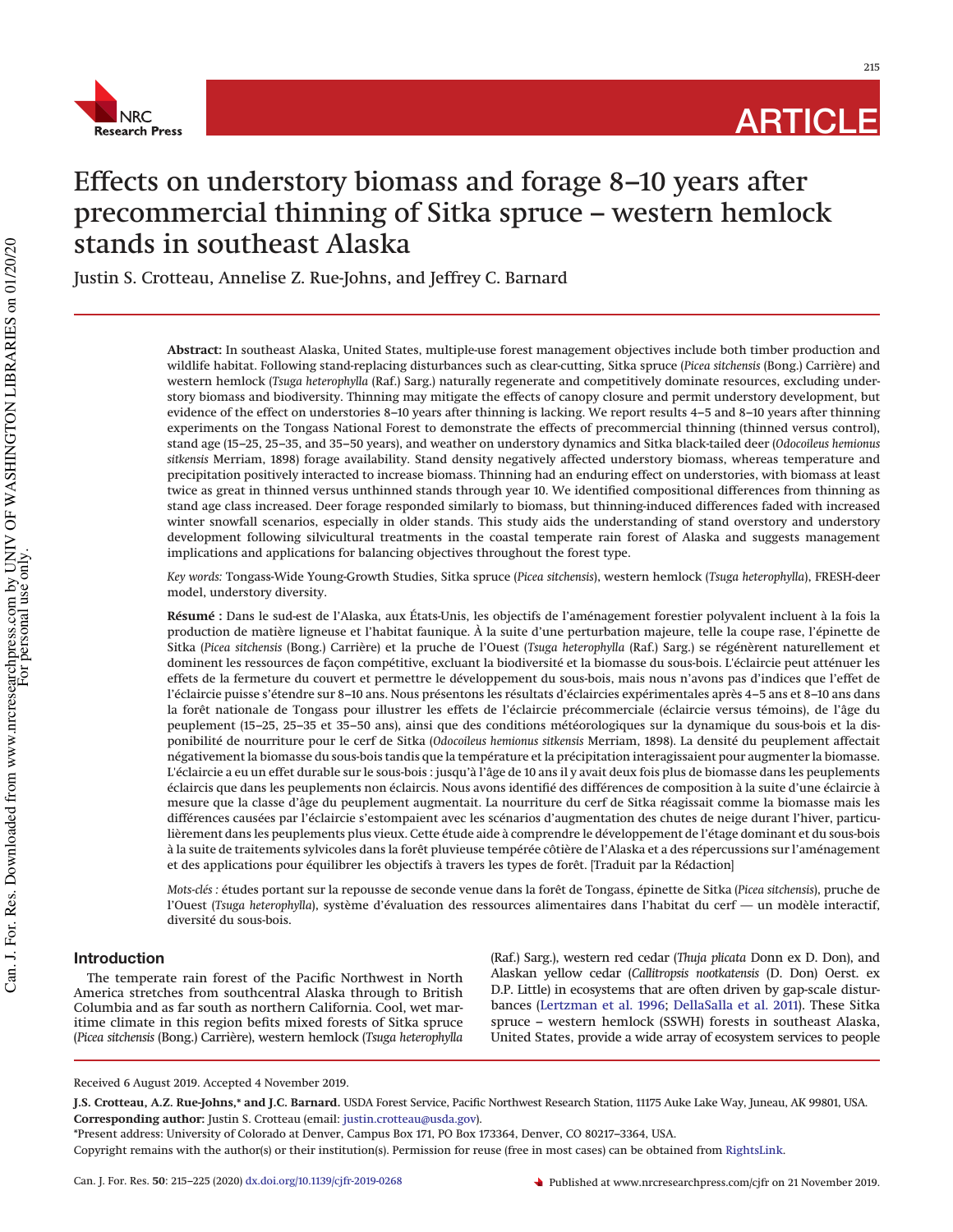on local to global scales, including food, fiber, clean air and water, biodiversity, carbon sequestration, scenic and cultural values, and fish and wildlife [\(Wipfli et al. 2002;](#page-10-1) [Deal et al. 2014\)](#page-9-1).

Although old-growth stands are typically considered the best habitat for deer, structure and composition in SSWH forests in southeast Alaska are dynamic [\(Alaback 1982;](#page-9-2) [Schneider and](#page-10-2) [Larson 2017\)](#page-10-2). Prior to the introduction of a timber industry in the 19th century, these SSWH forests were old-growth forests subject to small- to medium-sized disturbances such as avalanches, landslides, wind, insects, and disease [\(Lertzman et al. 1996;](#page-10-0) [DeGayner](#page-9-3) [et al. 2005;](#page-9-3) [Pearson 2010\)](#page-10-3). Wildfire is notably absent in these forests, which are often too wet to burn or lack ignition sources. Disturbances often range in spatial scale from a single tree to hundreds or even thousands of hectares and in temporal scale from frequent to infrequent: tree-scale disturbances are most common, stand-scale disturbances are infrequent, and landscapescale disturbances are rare. Over the course of natural stand dynamics, overstory stems growing in gaps or large swaths following disturbance would competitively crowd out understory vegetation until the understory reinitiation, or mature forest stage, when sufficient resources reach the forest floor to stimulate understory redevelopment [\(Alaback 1982;](#page-9-2) [Oliver and Larson 1996\)](#page-10-4).

Active, even-aged forest management (especially in the 20th century) has likewise been enacted as a disturbance agent through harvesting and thinning SSWH stands, which redistributes resource availability to newly regenerated or retained trees and associated understory species [\(Hale 2003;](#page-9-4) [Pearson 2010\)](#page-10-3). Forest dynamics following clear-cutting can be quite different than the more frequent gap-scale disturbances [\(Deal 2007\)](#page-9-5), primarily because of their larger spatial scale. Clear-cut harvests typically result in 40 or more contiguous hectares of dense natural conifer regeneration that competitively shades out understory forbs and shrubs for a century [\(Alaback 1984\)](#page-9-6). Thinning removes trees and increases subcanopy light penetration, but past studies have documented poor success in maintaining understory response 5–15 years after treatment [\(Deal](#page-9-7) [and Farr 1994;](#page-9-7) [Tappeiner and Alaback 2007\)](#page-10-5). Opened overstory canopies in managed stands close in according to natural vegetation dynamics following disturbance [\(Banner and LePage 2008\)](#page-9-8), and further intermediate silvicultural treatments are necessary to defer understory exclusion.

Precommercial thinning in young-growth (i.e., second-growth; regenerated after old growth) stands has the potential to meet multiple management objectives, including effectively improving both timber and understory vegetation and increasing forage for deer throughout the entire stand [\(Doerr and Sandburg 1986;](#page-9-9) [Cole](#page-9-10) [et al. 2010;](#page-9-10) [Verschuyl et al. 2011;](#page-10-6) [Hanley et al. 2013\)](#page-9-11). Sitka blacktailed deer (*Odocoileus hemionus sitkensis* Merriam, 1898) are a species of major interest in southeast Alaska that thrive where understory forage is available [\(Wallmo and Schoen 1980;](#page-10-7) [Hanley](#page-9-12) [1993;](#page-9-12) [Hanley and Brady 1997\)](#page-9-13). Although precommercial thinning is a common management practice in southeast Alaska, widely replicated studies demonstrating decade-long effects of thinning on understory development across stand age classes, especially in light of deer forage needs, are lacking.

In this study, we use an experimental design with a wide geographical footprint and a range of stand ages to characterize understory vegetation from actively managed young-growth stands in southeast Alaska [\(Crotteau et al. 2020\)](#page-9-14). Our principal research focus was to determine the effects of precommercial thinning and stand age on understory dynamics and deer forage availability. Because our experiments spanned multiple years, we first assessed the relative effects of weather, forest density, and stand age on untreated understory biomass to better understand driving ecological influences and then analyzed the development of understory biomass, composition, and deer forage by treatment (i.e., thinned versus unthinned). We hypothesized that thinning would increase understory biomass, diversity, and deer forage availability because of the understory's improved access to resources beyond that of unthinned stands. We also hypothesized that stand age would dampen understory biomass, diversity, and forage because understories become competitively excluded or suppressed with overstory development. Forest management in southeast Alaska often aims to balance timber production and wildlife needs, and this study is the first to evaluate up to 10-year effects of thinning on deer habitat in young-growth forests with such a widely replicated, geographically extensive study design. We demonstrate the effects of thinning relative to a no-action treatment, which is especially useful to forest managers considering the lasting effects of multiple land-management alternatives.

# **Methods**

## **Study sites**

Much of southeast Alaska is made up of the Alexander Archipelago, large islands separated by narrow channels, where steep slopes and fjords were carved by glaciers that now dominate the mainland interior. The climate is cool and wet, with more precipitation on the western edge of the islands that decreases eastward toward the mainland. Mean monthly temperatures range from around 0 °C in January to around 13 °C in July. There is high local variation in annual precipitation, but rainfall generally ranges from 160 cm further north to 360 cm in the south, plus 90–220 cm of snowfall during winter months, varying locally. Forested areas are primarily dominated by western hemlock and Sitka spruce, with western red cedar south of 56 °N and Alaskan yellow cedar throughout the region. Logging has historically been more common in the southern portion of the region; therefore, a high proportion of the region's young-growth stands are located in the south.

This study uses a subset of the expansive Tongass-Wide Young-Growth Studies (TWYGS) [\(McClellan 2008;](#page-10-8) [Hanley et al. 2013\)](#page-9-11). TWYGS is a randomized and replicated set of similarly designed silvicultural experiments with sites located across the Tongass National Forest [\(Fig. 1\)](#page-2-0). Three experiments were designed to evaluate the effects of precommercial thinning to improve timber and wildlife habitat in young-growth stands of ages 15–25, 25–35, and 35–50 years old [\(Table 1\)](#page-2-1). Although precommercial thinning is typically practiced in stands less than 25 years old, we considered thinning in a variety of nonmerchantable age classes and considered them all "precommercial." We focus on each experiment's basic thinning treatment (e.g., excluding treatments with pruning) and paired untreated control to demonstrate the most salient effects of thinning. Target residual densities reduced with stand age class from 549 trees·ha–1 in the 15–25 year age class to 420 trees·ha–1 in the 25–35 year age class and 203 trees·ha–1 in the 35–50 year age class. Although prescribed densities were not identical across age classes, treatment severity was similar, retaining approximately 9.1%–10.6% of trees per stand (calculated using control densities 4–5 years after treatment, in the absence of immediate posttreatment data). Thus, although there is some confounding of age class and treatment in this design, we expect it to be minor, and differences will most likely be due to age class.

For each experiment, 13–18 installations were established [\(Table 1\)](#page-2-1), each with a randomly assigned thinned and control unit. Installations were constrained to low-elevation (<365 m), productive timber stands that were naturally regenerated following clear-cutting but had received no precommercial thinning prior to treatment. Efforts were made to select installations with relatively uniform stand productivity, density, and composition at the time of treatment. When possible, all treatment units were placed within the same operational harvest unit and separated by untreated buffers. Treatment units ranged in size from 1.9 to 84.8 ha. Additionally, many had a south-facing aspect and were within areas likely frequented by Sitka black-tailed deer in winter.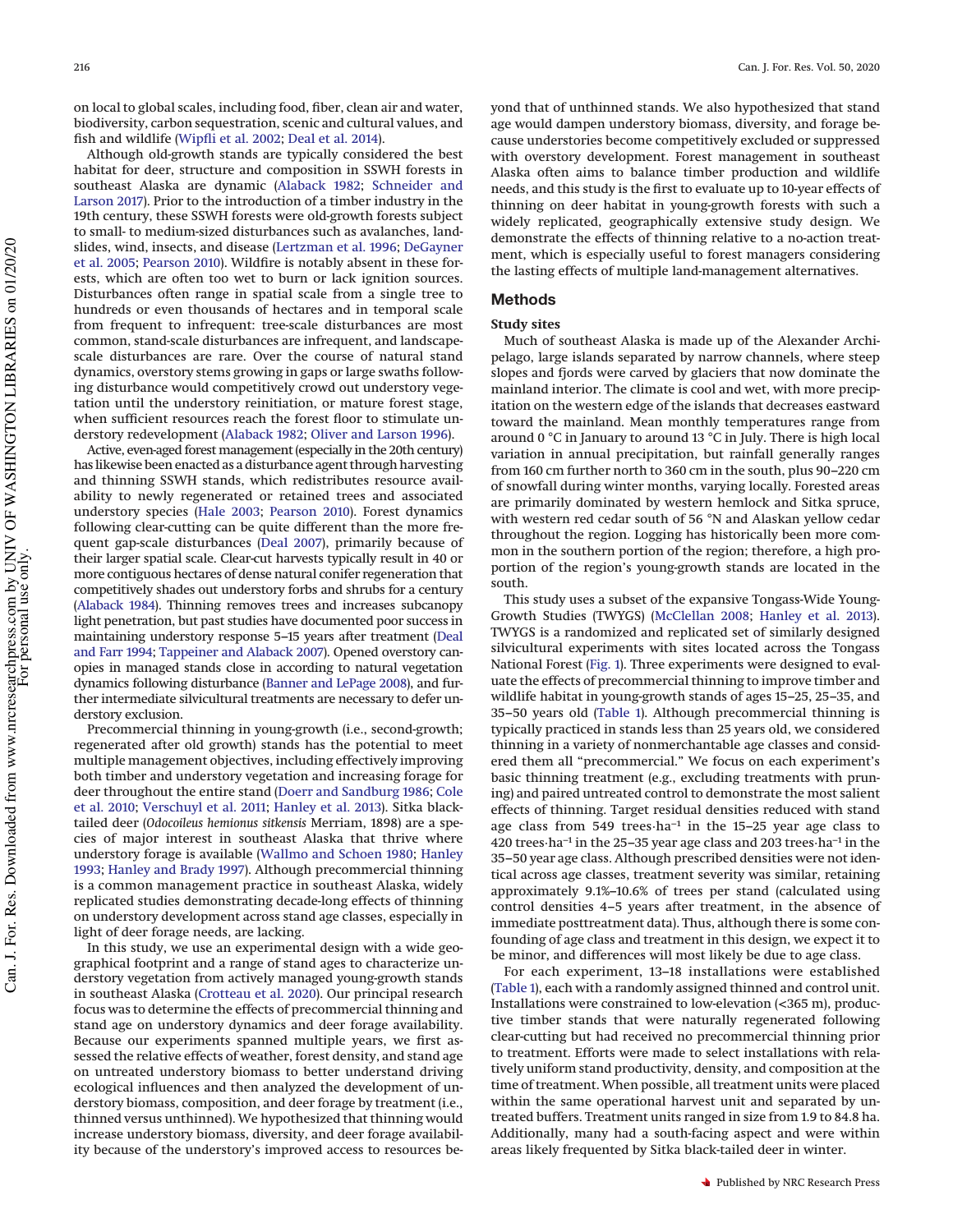<span id="page-2-0"></span>

<span id="page-2-1"></span>**Table 1.** Experimental design of Tongass-Wide Young-Growth Studies (TWYGS) 2, 3, and 4.

| TWYGS<br>experiment | Age class<br>(vears) | Prescribed thinning<br>intensity (trees $\cdot$ ha <sup>-1</sup> ) | No. of<br>installations | Mean unit<br>area (ha) (SE) | Year<br>thinned | Measurement<br>dates |
|---------------------|----------------------|--------------------------------------------------------------------|-------------------------|-----------------------------|-----------------|----------------------|
|                     | $15 - 25$            | 549                                                                | 18                      | 11.3(0.1)                   | 2002            | 2007, 2012           |
|                     | $25 - 35$            | 420                                                                | 13                      | 12.4(0.5)                   | 2002-2003       | 2008, 2013           |
|                     | $35 - 50$            | 203                                                                |                         | 3.1(0.02)                   | 2006            | 2010, 2014           |

**Note:** Each experiment tested a thinning intensity on a different young-growth age class. One stand in TWYGS 4 was age 60 at time of treatment, but the remaining stands were all less than 50 years old. SE, standard error.

## **Data collection**

A grid of four or five systematically located, 0.05 ha permanent plots were installed in each unit. Plots were established at least 25 m from the treatment boundary to reduce edge effects. Overstory and understory data were collected from each TWYGS experiment on a rotating schedule, establishing posttreatment data sets from two sample dates on either a 4-year or 5-year cycle [\(Table 1\)](#page-2-1).

We assessed unit overstories by recording status (live or dead), species, diameter at breast height (DBH; breast height = 1.37 m), and height for all standing trees ≥2.5 cm DBH within each thinned plot. In most control plots, it was impractical to measure all trees because of high density (>3000 trees·ha<sup>-1</sup>), and a grid of nine 9 m<sup>2</sup> subplots was established to sample overstory attributes. We then measured canopy cover on each plot by taking a photograph from plot center at breast height using a fish-eye lens on a Nikon D5000 digital camera (Nikon, Tokyo, Japan); cover was estimated using Gap Light Analyzer (years 2007–2008; [Frazer et al. 1999\)](#page-9-15) or HemiView (years 2010–2014; Delta-T Devices, Cambridge, UK; [Rich](#page-10-9) [et al. 1999\)](#page-10-9). Canopy cover estimates from these two programs are comparable in these young-growth stands (J. Crotteau, personal observation).

Field crews visually identified and estimated horizontal cover of each vascular understory species ( $\leq$ 1.37 m tall) in sixty 1 m<sup>2</sup> quadrats per unit, which were distributed evenly and systematically across permanent plots, at least 6 m from plot centers to avoid trampling. Field crews used  $1 \text{ m} \times 1 \text{ m}$  square frames with 10 cm demarcations to estimate cover and were calibrated during a training period with experienced staff. Nonwoody understory biomass (hereafter referred to as simply "understory biomass"; in kilograms per hectare) was estimated for these quadrats using regressions that we developed for cover to biomass; woody biomass was not estimated. We destructively sampled understory biomass (i.e., dry mass) for each species by clipping and weighing the nonwoody materials from plants across a range of targeted cover values (1%–100% cover, by  $\sim$ 10% increments). Biomass samples were located within the treatment units but outside the permanent plots and only at installations connected to the Prince of Wales road system for access to drying ovens. After oven-drying plant materials at 100 °C for at least 24 h, we developed speciesspecific regressions of cover to biomass for current annual growth of each forage type (i.e., total aboveground plant for herbs, leaves, and nonwoody twigs for shrubs and trees) and sample year, where *n* ranged from 3 to 18 samples. Regression equations had a mean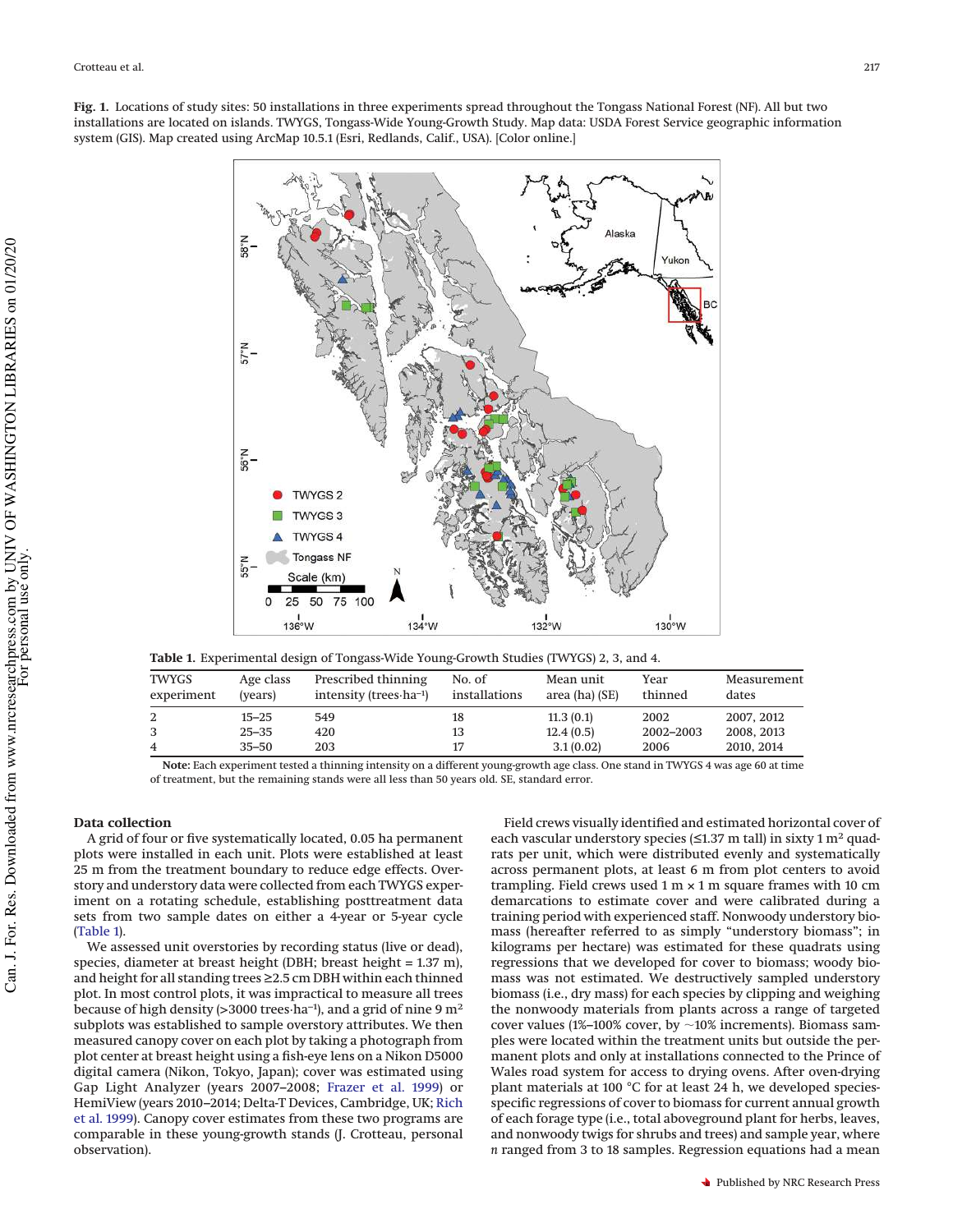<span id="page-3-0"></span>**Fig. 2.** Growing season (April–August) weather data across measurement years (left panels) and weather predictor effects on understory biomass (right panels). Left panels display mean (and 1 standard error) temperature (top left) and total precipitation (bottom left) from five weather stations in southeast Alaska. Gray lines are 30-year normals (1981–2010), labeled by weather station (from north to south: H, Hoonah; P, Petersburg; W, Wrangell; Kl, Klawock; Ke, Ketchikan). Right panels show model predictions of total understory biomass across the sampled range of temperature (top right) and precipitation (bottom right) for three levels of stand density index (SDI): first quartile of observations (SDI = 347), mean of observations (SDI = 823), and third quartile of observations (SDI = 1351). For simplicity, values were predicted using the mean values of other predictors in the model (see [Table 3\)](#page-5-0).





*R* <sup>2</sup> of 0.85 (median of 0.88) but ranged from 0.07 to 1.00. For uncommon species that lacked sufficient observations, we used local regression equations (M. Hanley, unpublished data). Understory canopy and biomass data were collected from mid-June through mid-August to coincide with peak understory development.

We accessed weather data from airport weather stations nearest each installation through the National Centers for Environmental Information Local Climatological Data portal [\(www.ncdc.noaa.](http://www.ncdc.noaa.gov/cdo-web/datatools/lcd) [gov/cdo-web/datatools/lcd\)](http://www.ncdc.noaa.gov/cdo-web/datatools/lcd). We used mean growing season (April– August) temperature and precipitation associated with each measurement year to assess influence of weather on biomass [\(Fig. 2,](#page-3-0) left panels).

#### **Analytical methods**

We calculated stand density and stand density index (SDI; [Reineke 1933\)](#page-10-10) for each treatment unit (thinned and control) to evaluate the effects of the treatment on the stand density and understory dynamics. All cover and biomass data were analyzed at the unit level. Understory biomass for each species was calculated using regressions of cover to biomass and then summed by functional class in each unit, where functional classes included ferns, forbs, graminoids, shrubs, and understory trees.

We evaluated total understory biomass (i.e., nonwoody components from all plants) in control units alone to account for baseline annual variation in biomass due to weather, stand density, and age; treated units were excluded to simplify interpretation of the natural process. We fit a linear mixed-effects model to logtransformed understory biomass using lme4 [\(Bates et al. 2015\)](#page-9-16) and lmerTest [\(Kuznetsova et al. 2017\)](#page-9-17) in R [\(R Core Team 2016\)](#page-10-11). Fixed effects included interactions between mean temperature and total precipitation, SDI, age when experiment was implemented, and measurement (i.e., first measurement at 4–5 years after treatment and second measurement at 8–10 years after treatment).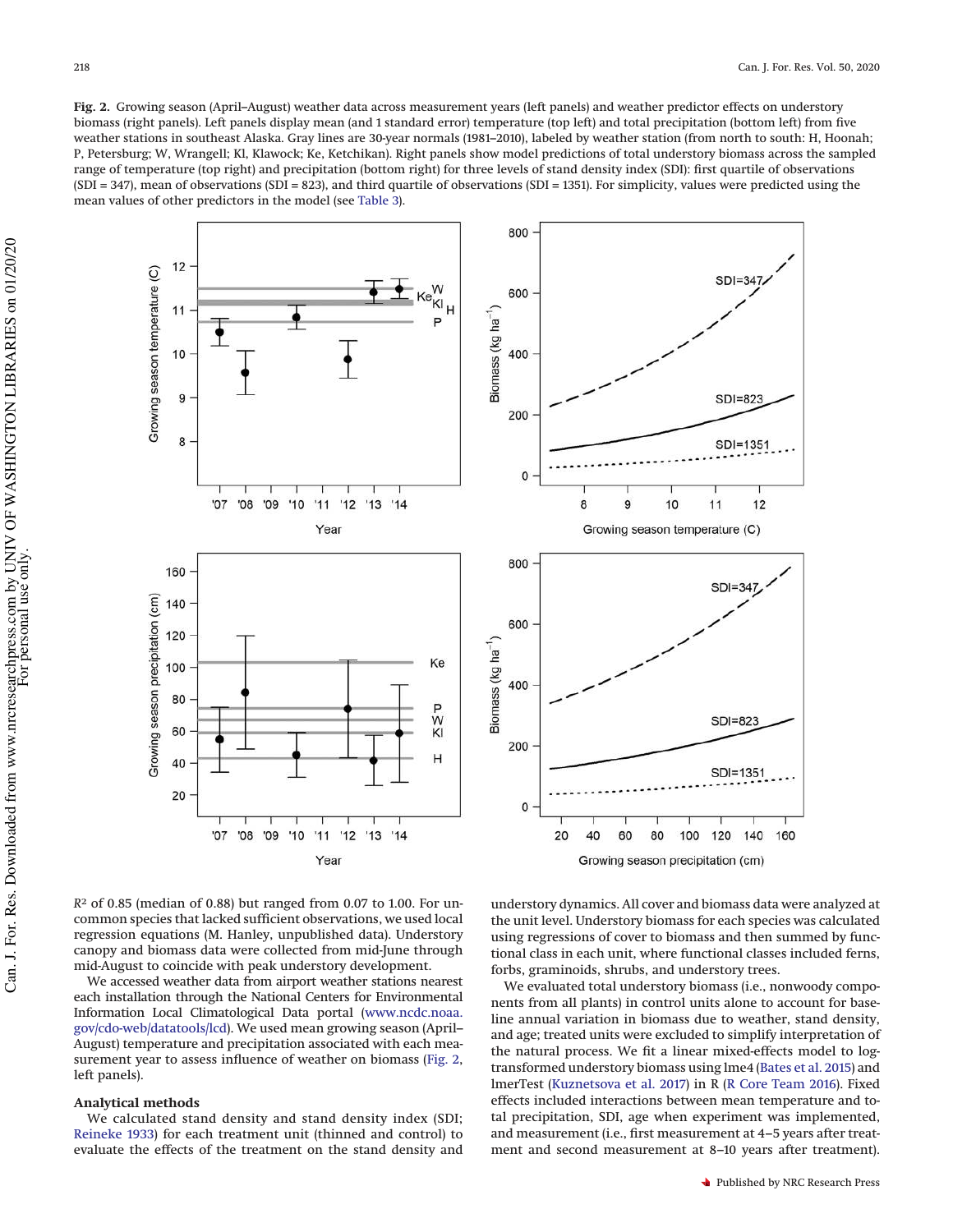<span id="page-4-0"></span>**Table 2.** Mean (and SE) overstory characteristics of TWYGS experiments by measurement.

| Experiment, age class      | TWYGS 2, 15–25 years |            |            |           |            | TWYGS 3, 25-35 years |           |            | TWYGS 4, 35-50 years |            |           |           |
|----------------------------|----------------------|------------|------------|-----------|------------|----------------------|-----------|------------|----------------------|------------|-----------|-----------|
| Treatment                  | Control              |            | Thinned    |           | Control    |                      | Thinned   |            | Control              |            | Thinned   |           |
| Measurement                |                      |            |            |           |            |                      |           |            |                      |            |           |           |
| Density (trees $ha^{-1}$ ) | 5223 (795)           | 5919 (677) | 514(25)    | 560(25)   | 3966 (461) | 3516 (504)           | 439 (22)  | 425(17)    | 2237 (340)           | 2144 (298) | 167(12)   | 162(11)   |
| Canopy cover (%)           | 88.0 (1.7)           | 84.1 (1.7) | 68.3 (3.0) | 72.3(2.5) | 88.8 (1.9) | 91.8(1.2)            | 79.3(2.1) | 85.5 (1.6) | 89.7 (1.1)           | 92.3(0.5)  | 67.1(2.1) | 82.2(1.8) |
| <b>SDI</b>                 | 760 (88)             | 1189 (96)  | 208(21)    | 371(25)   | 1294 (139) | 1586 (165)           | 397 (54)  | 519 (59)   | 1436 (80)            | 1540 (111) | 327(22)   | 384 (24)  |
| Height $(m)$               | 11.9(0.1)            | 12.7(0.1)  | 11.0(0.0)  | 12.3(0.0) | 16.3(0.3)  | 17.0(0.3)            | 16.9(0.4) | 18.1(0.4)  | 20.4(0.2)            | 21.8(0.2)  | 22.9(0.2) | 24.1(0.3) |

**Note:** For TWYGS 2 and 3, measurement 1 was taken 5 years after treatment and measurement 2 was taken 10 years after treatment. For TWYGS 4, measurement 1 was taken 4 years after treatment and measurement 2 was taken 8 years after treatment. Height refers to all trees with diameter at breast height (DBH; breast height = 1.37 m) greater than 15 cm. SDI, stand density index.

Installation (site) was treated as a random effect to account for repeated measures. Covariates were scaled by their mean and standard deviation to more easily assess importance of estimated coefficients, which we supplemented by reporting coefficient *p* values. We calculated and inspected variance inflation factors (VIFs) of model predictors to ensure that multicollinearity was not a problem. After fitting the model, we used the mean values of covariates to plot and assess partial predictions from the most significant covariates: temperature, precipitation, and SDI.

Once we clarified the relative effects of weather, stand density, and age on understory biomass in the control units, we developed a second model to test the effect of thinning treatments on understory biomass. This model's fixed-effect factors included experiment age class (i.e., 15–25, 25–35, and 35–50 years), unit thinning status (i.e., thinned or unthinned control), and the measurement (first at 4–5 years or second at 8–10 years). Both this treatment model and the previously described control model were tested against their respective null models using the likelihood ratio test and Akaike's Information Criterion (AIC). Here, we used analysis of variance (ANOVA) to interpret treatment effects after verifying that variances by factors were homoscedastic using Levene's test. Additionally, we calculated the ratio of biomass in thinned units to the annual mean biomass in control units to further evaluate understory response to thinning.

Species composition is an important ecological attribute of understory development. We used rank-abundance curves from both measurements to understand how thinning affects species evenness and richness within and across experiments. Rankabundance curves demonstrate compositional diversity, where the length of the line represents species richness and the horizontal flatness of the line represents species evenness. We also summarized biomass by functional class to understand how treatment affects understory structure and functional composition over time. The biomass of each functional class was compared across experiments and measurements using Dunnett–Tukey– Kramer's post hoc tests with an alpha of 0.05 using the DTK package in R [\(Lau 2013\)](#page-9-18), which accounts for the unequal variance across groups that we encountered in these unscaled biomass composition analyses. Finally, we isolated and summarized the species with >10% relative cover in each treatment type to evaluate how treatment affects dominant understory species.

To quantify the habitat value of treatment units for Sitka blacktailed deer, we used the Forage Resource Evaluation System for Habitat deer (FRESH-deer) model [\(Hanley et al. 2012\)](#page-9-19). This model calculates "deer days" per hectare using established values for forage nutritional quality and deer metabolic requirements, where 1 deer day is defined as the food resources necessary to sustain one adult female deer for 1 day. FRESH-deer does not consider herbivore–plant interactions, deer population dynamics, or physical accessibility through stands, so the model output should be simply understood as the potential forage at a single point in time. The model output, therefore, represents an upper bound on the number of deer a habitat can support with currently available forage as the limiting factor. These results provide a quantitative

forage value to compare among treatment alternatives and should not be interpreted as an absolute representation of how many deer a stand supports [\(Hanley et al. 2012\)](#page-9-19).

We used the FRESH-deer model to calculate deer days for all thinned and control units in two summer and six winter scenarios. In the summer scenarios, the model uses all available understory biomass but different metabolic requirements, with one assuming a solo female (maintenance) and the other assuming a mother with a fawn (maintenance + lactation). In the winter scenarios, forage nutritional values reflect only the plant biomass that persists through the winter and that remains unburied by snow, and the metabolic requirements are changed to represent deer winter needs. FRESH-deer uses a nonlinear relationship between canopy cover and forest-floor snow depth to determine forage availability; we modeled six snowfall scenarios ranging from 0 to 100 cm to demonstrate a range of winter forage conditions based on snowfall. We use "deer forage" as the integration of edible understory biomass and nutritional content, as represented by FRESH deer days per hectare. Deer forage in each scenario was compared across experiments and measurements using Dunnett–Tukey–Kramer's post hoc tests.

# **Results**

#### **Overstory characteristics**

Up to a decade after thinning, stand density metrics (trees per hectare, canopy cover, and SDI) continued to remain below those of control units, per original treatment prescriptions [\(Table 2\)](#page-4-0). Stem density in control units was high; in the 25–35 and 35– 50 year age classes, density declined as age increased, which is indicative of competitive mortality due to stem exclusion. Tree density in thinned units approximated retention targets in the 15–25 and 25–35 year age classes (within 10% of 549 and 420 trees·ha–1, respectively), but stands in the 35–50 year age class were 18% less dense than the prescription (203 trees·ha–1). Unlike tree density, relative density (SDI) increased in control units across treatments as stand age increased. This illustrated that tree diameter growth in the control increased relative density more than competitive mortality reduced it. SDI increased between measurements in thinned units at a rate similar to that of the control units. In control units, canopies were nearly closed, with a mean cover of 89%. In thinned units, mean canopy cover was 19% lower 5 years after treatment than in the control units but increased at 10 years to only 11% lower than in the control units as individual tree crowns expanded and occupied the available growing space.

#### **Understory biomass**

Our control understory biomass model showed that relative density (SDI) and weather (temperature × precipitation interaction) significantly affected the log of biomass [\(Table 3;](#page-5-0) [Fig. 2\)](#page-3-0). Coefficients indicate a decline in understory biomass as SDI increased, whereas biomass increased with wet, warm weather. Increases in temperature and precipitation (across the range of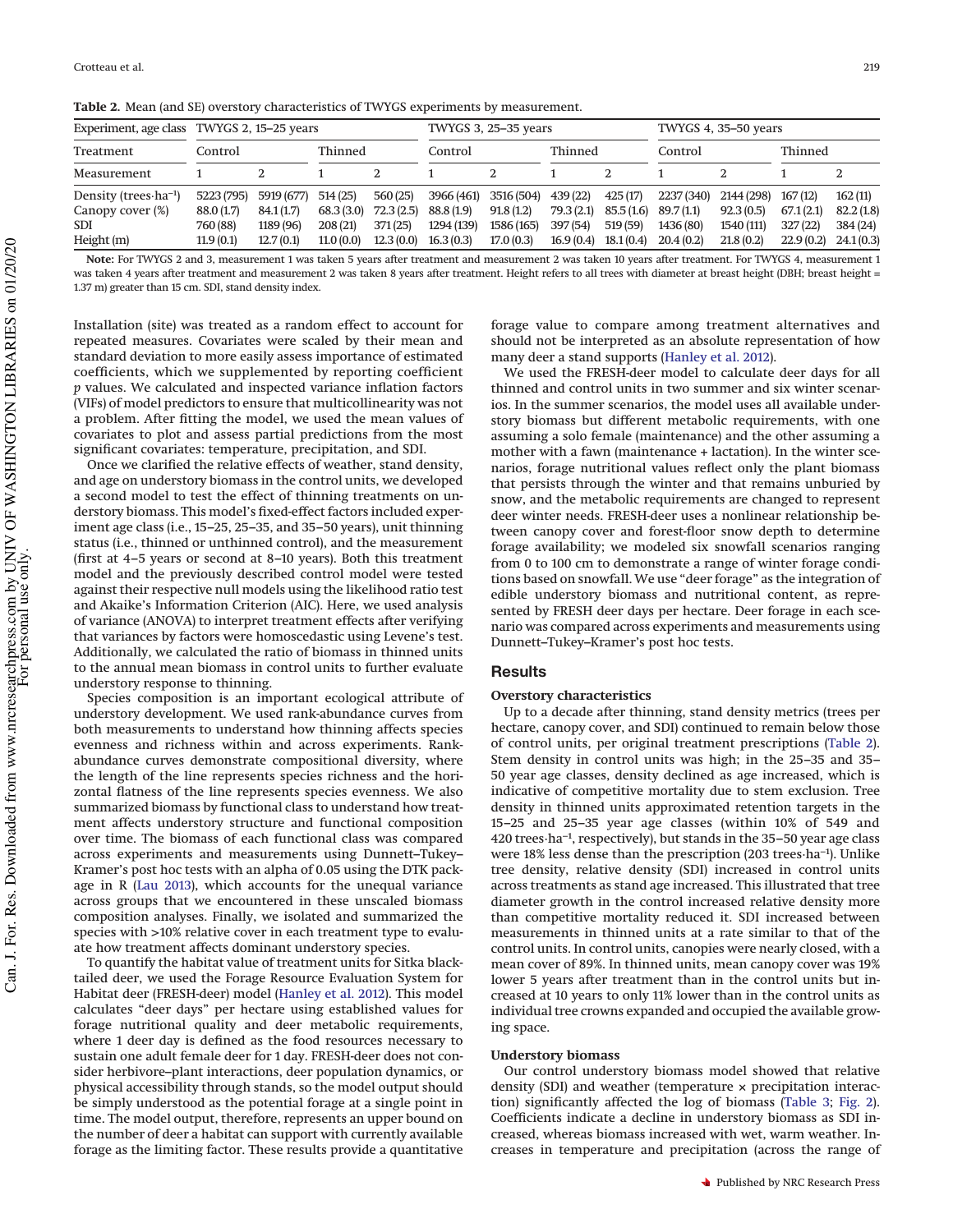<span id="page-5-0"></span>**Table 3.** Coefficient table from the linear mixed-effects model of total understory biomass in control units.

| Variable                       | Estimate SE |      | df    | t       | $Pr (>=  t )$ |
|--------------------------------|-------------|------|-------|---------|---------------|
| (Intercept)                    | 3.68        | 0.24 | 57.87 | 15.47   | < 0.001       |
| Mean temperature $(^{\circ}C)$ | 0.24        | 0.15 | 45.74 | 1.61    | 0.115         |
| Total precipitation (cm)       | 0.29        | 0.16 | 72.65 | 1.84    | 0.070         |
| Relative density (SDI)         | $-0.82$     | 0.21 | 67.67 | $-3.83$ | < 0.001       |
| Age (years)                    | $-0.25$     | 0.23 | 46.64 | $-1.06$ | 0.295         |
| Measurement 2                  | 0.28        | 0.25 | 54.55 | 1.12    | 0.269         |
| Temperature x precipitation    | 0.29        | 0.12 | 51.09 | 2.50    | 0.016         |

**Note:** Response variable is the natural logarithm of biomass (kg·ha–1). Degrees of freedom (df) were calculated per Satterthwaithe's method, and the model was fitted by restricted maximum likelihood (REML). Measurement 2 was taken 8– 10 years after treatment. Values in boldface type indicate *p* < 0.05; values in italic type indicate  $p = 0.05 - 0.10$ .  $\times$ , interaction.

observed values) both increased biomass, but biomass increased substantially more with SDI reductions, demonstrating the defining effect that overstory competition has on the understory [\(Fig. 2\)](#page-3-0). Age did not have a significant effect on understory biomass, though we do note that age and SDI were slightly correlated (Pearson's correlation coefficient = 0.36,  $VIF<sub>Age</sub> = 1.3$ ,  $VIF<sub>SDI</sub> = 1.5$ ). The control model was a significant improvement upon the null model ( $\triangle AIC = 27$ ,  $\chi^2_{[6]} = 38.7$ ,  $P < 0.001$ ). Weather was fairly similar, but SDI increased substantially (56%) across the two measurements in the 15–25 year age class [\(Table 2\)](#page-4-0), corresponding to a decrease in understory biomass. The opposite occurred in the 35–50 year age class, in which SDI increased by only 7% but precipitation was 60% higher 8 years after treatment than 4 years after treatment, corresponding to increased biomass.

Thinned units had two to six times as much biomass as control units, which was consistent across weather-driven low and high understory biomass years [\(Fig. 3\)](#page-5-1), depending on the experiment. Our treatment model showed that total biomass varied significantly by age class and thinning and was marginally different by measurement [\(Table 4\)](#page-6-0). This showed a consistent increase in understory biomass with thinning that varied slightly by age class and increased with time since thinning. The treatment model was a significant improvement upon the null model ( $\Delta AIC = 125.1$ ,  $\chi^2_{[6]} = 137.06, P < 0.001$ ).

#### **Understory composition**

Unlike total understory biomass, understory diversity and composition were not strongly affected by thinning in all experiments. Rank-abundance curves [\(Fig. 4\)](#page-6-1) show that control units and thinned units in the youngest age class had similar species richness (horizontal distance) and evenness (slope of curve) across the measurement period. This trend was also evident in the 25– 35 year age class at the 5-year measurement, but 10 years after thinning, there was a drop in species richness and evenness in the control units. In the oldest age class, thinned units had greater species richness and evenness than the control units at both visits, with this trend slightly clearer at the second visit (8 years). Overall, the rank-abundance curves for the two younger age classes were very similar, whereas the curves for the 35–50 year age class stood out with lower richness and higher evenness.

Although biomass in each functional class largely followed total understory biomass, functional class proportion of total biomass varied in this study [\(Table 5\)](#page-7-0). Shrubs were the most abundant class in all treatments, representing 55%–75% of biomass in the younger age classes and 40%–50% of biomass in the oldest. In the younger age classes, shrubs were an even greater proportion of biomass in thinned units compared with control units. Ferns comprised 10%– 20% of total biomass in the younger age classes but 20%–35% in the oldest. Forbs comprised 5%–20% of biomass in all treatments, representing a greater proportion of biomass in control units compared with thinned units in the 15–25 and 35–50 year age classes. Understory trees (i.e., materials below breast height) were

<span id="page-5-1"></span>



5%–30% of total biomass in each treatment. Trees made up a greater proportion of biomass in control units compared with thinned units in the 25–35 year age class, but in the 35–50 year age class, the reverse was true. Additionally, trees in the oldest age class comprised a greater proportion of biomass at the 8-year measurement than at the 4-year measurement.

Isolating the most abundant species by cover in each treatment [\(Table 6\)](#page-7-1) further supports the trends seen by functional class. Shrubs dominated in the younger age classes, as *Vaccinium ovalifolium* Sm. was the most abundant species in all but one instance in which *Rubus spectabilis* Pursh was more abundant. In the oldest age class, however, species from other functional classes displaced *Vaccinium ovalifolium* dominance. *Tiarella trifoliata* L. was the only forb with more than 10% cover and helped characterize compositional uniqueness in the control units in the 35–50 year age class. That class was also characterized by a consortium of ferns, and by the second visit to its thinned units, understory western hemlock (*Tsuga heterophylla*) was the most abundant species.

#### **Deer habitat**

Summer deer forage (i.e., maintenance; in deer days per hectare) closely followed the trends described in our analysis of total understory biomass [\(Table 7\)](#page-7-2). There was greater deer forage in thinned units than in the unthinned control, particularly in the oldest age class. The first visit to the 15–25 year age class and the second visit to the 35–50 year age class had the highest deer forage values (following weather-driven fluctuations in understory bio-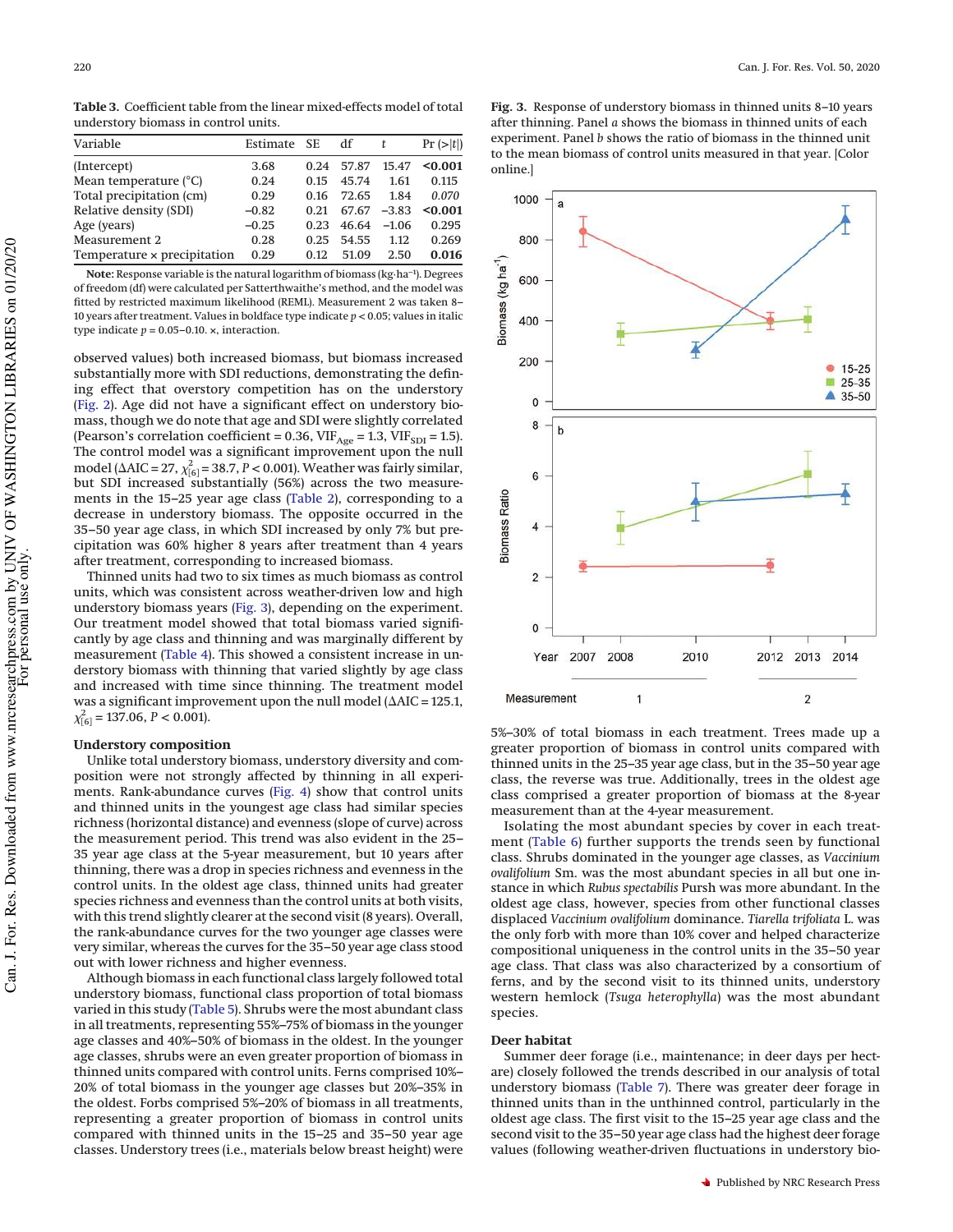<span id="page-6-0"></span>**Table 4.** Type III analysis of variance (ANOVA) of the linear mixed-effects model of understory biomass in thinned and control units.

**Note:** Response variable is the square root of biomass (kg·ha–1). Denominator degrees of freedom were calculated per Satterthwaithe's method, and the model was fitted by REML. Values in boldface type indicate *p* < 0.05; values in italic type indicate  $p = 0.05 - 0.10$ .

<span id="page-6-1"></span>**Fig. 4.** Rank-abundance curves of TWYGS experiments (TWYGS 2, 15–25 years; TWYGS 3, 25–35 years; TWYGS 4, 35–50 years). Each curve represents the aggregate species composition of all installations. Measurement 1 was taken 4–5 years after treatment, and measurement 2 was taken 8–10 years after treatment. [Color online.]



# Species Rank

mass), whereas the other measurements had similar deer forage values. Combining all treatments, summer forage for lactating deer was 45%–63% lower than single-deer maintenance needs because of increased nutritional requirements.

Deer forage analysis of the oldest age classes also followed the overall biomass trends in no-snow winter scenarios, but there was some variation in the thinned units of the youngest age class at the 10-year measurement [\(Table 7\)](#page-7-2). There, the understory was composed primarily of species and components that persist over the winter, resulting in only a minor decrease in total available biomass in the winter. However, deer nutrition requirements are lower in winter than in summer, resulting in more available forage in the no-snow winter scenario (295.6 deer days·ha–1) than in the summer maintenance scenario (265.7 deer days·ha–1).

As we increased snowfall in the FRESH-deer model, overwinter forbs were "covered up" and available deer forage decreased rapidly; only shrub twigs and conifer current annual growth were considered available to deer [\(Table 7\)](#page-7-2). From the no-snow scenario to the 20 cm snowfall scenario, deer forage decreased by a mean of 76%. The smallest forage decrease in this step was in the second measurement of thinned units in the youngest age class, in which only 66% of forage was buried by the first 20 cm of snow. The two measurements of thinned units in the oldest age class had the largest decrease, losing 85% of available forage from the no-snow to 20 cm snowfall scenarios. As we continued to increase snowfall, forage in all units decreased by a mean of 70% per 20 cm of snowfall. In the 100 cm snowfall scenario, remaining forage was highest in the youngest age class (second measurement in the thinned units), which along with the adjacent unthinned units had only

85% of overwinter forage covered. Unthinned units in the oldest age class had the least available forage with 100 cm snowfall: 99% of overwinter forage was covered or unavailable.

# **Discussion**

We found that precommercial thinning in stands across three age classes increases understory biomass and forage through 10 years after treatment in young-growth SSWH forests in southeast Alaska. These results suggest that simultaneously meeting resource objectives for improved deer forage and timber production is possible, especially in younger stands in which understory species composition provides valuable deer nutrition. Finally, we note that the contrast between these thinned and unthinned stands informs effectiveness and longevity of treatment in a simple and pragmatic way.

## **Effects of climate, stand density, and age on understory**

Although our motivating research question focused on understanding the effects of thinning on the forest understory, we began our research by demonstrating the relative influence of weather, stand density, and age on understory biomass in the untreated control units, which form the undulating backdrop in which we later evaluate treatment effects. We confirmed that both weather and stand density moderate understory biomass, whereas the influence of stand age was not as important as that of density. This differed from our second hypothesis, which assumed that age was the driver of total biomass. Whereas stand density increased with age and measurement, incrementally limiting understory biomass in this study, weather varied across years and caused unexpected shifts in biomass. Namely, the decrease in biomass we observed in the 15–25 year age class (the most open control overstories by canopy cover and SDI) over time was in direct contrast to the increase in biomass in the 35–50 year age class (the most dense control overstories), highlighting that the combination of warm temperatures and precipitation moderate the limiting effects of overstory competition. In drier forest ecosystems, [Strahan et al. \(2015\)](#page-10-12) and [Crotteau et al. \(2020\)](#page-9-14) caution that the climate signature from poorly or highly productive years may confound understanding of long-term understory dynamics. Weather is a major determinant in plant growth, specifically the interaction among light, temperature, and moisture [\(Anderson](#page-9-20) [et al. 1969\)](#page-9-20). Even in well-regulated maritime climates, variability in temperature and moisture moderate primary productivity and respiration [\(Curiel Yuste et al. 2003;](#page-9-21) [Fukuzawa et al. 2013\)](#page-9-22), so it is no surprise that annual variability of these weather attributes modulates understory biomass. Likewise, we expected that stand density would competitively moderate understory vegetation because of increasing overstory competition associated with natural stand dynamics [\(Oliver and Larson 1996\)](#page-10-4).

In addition to confirming ecological drivers to biomass development in young, untreated SSWH stands, we quantified dynamics in understory life-form composition, principal species, and associated deer forage. These contributions provide valuable depth to the understanding of myriad young-growth hectares across southeast Alaska. Composition was similar to expectations from this phase of stand development, especially per [Cole et al.](#page-9-10)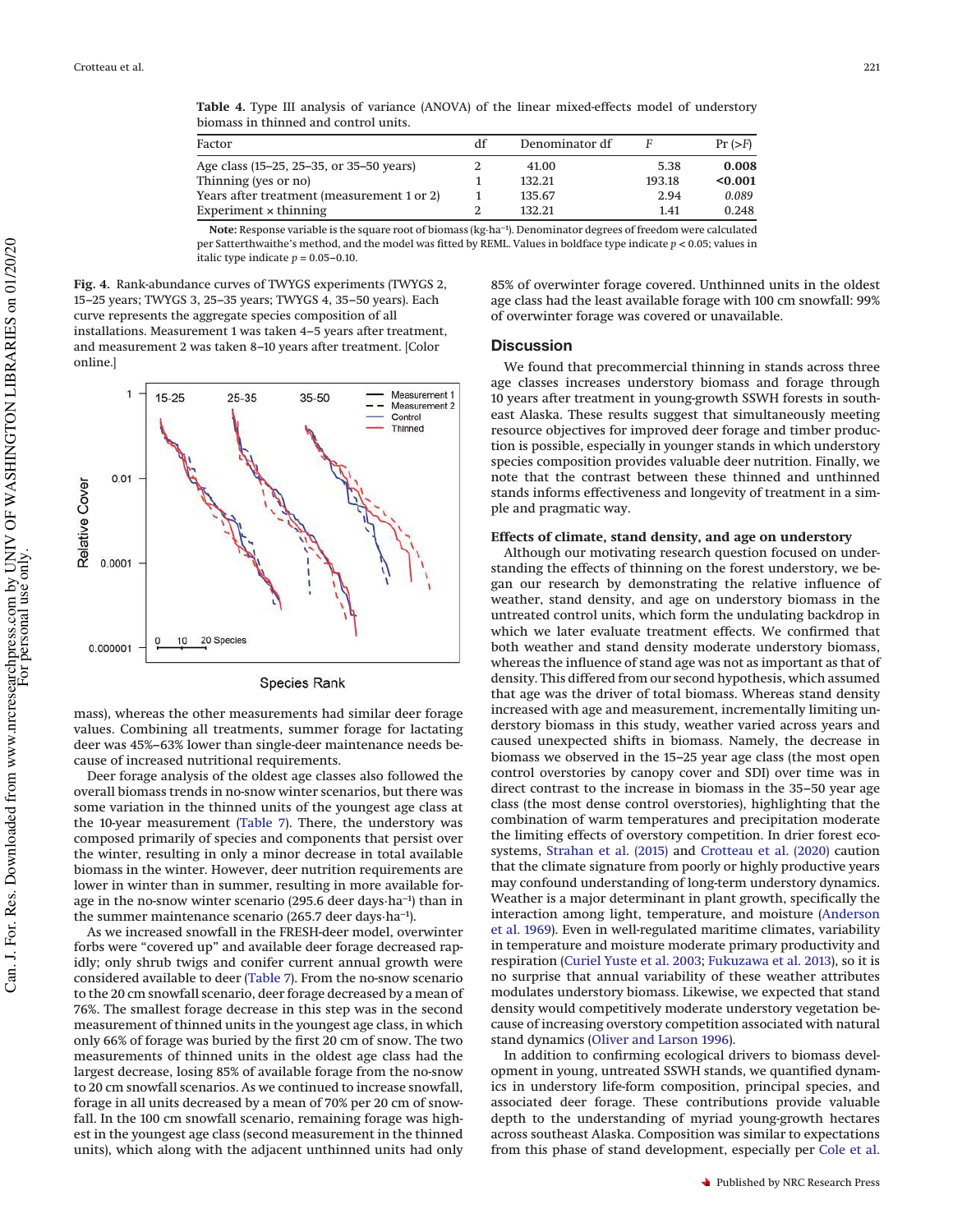<span id="page-7-0"></span>

|  |  |  | Table 5. Mean biomass (kg·ha <sup>-1</sup> ) per functional class in all TWYGS experiments. |  |
|--|--|--|---------------------------------------------------------------------------------------------|--|
|--|--|--|---------------------------------------------------------------------------------------------|--|

| Experiment, age class TWYGS 2, 15–25 years |           |                    |         |                   |           | TWYGS 3, 25-35 years<br>TWYGS 4, 35-50 years |                    |                    |         |                    |                     |         |
|--------------------------------------------|-----------|--------------------|---------|-------------------|-----------|----------------------------------------------|--------------------|--------------------|---------|--------------------|---------------------|---------|
| Treatment                                  | Control   |                    | Thinned |                   | Control   |                                              | Thinned            |                    | Control |                    | Thinned             |         |
| Measurement                                |           | 2                  |         | 2<br>2<br>2       |           |                                              | 2                  |                    | 2       |                    |                     |         |
| $\text{kg}\cdot\text{m}^{-2}$              |           |                    |         |                   |           |                                              |                    |                    |         |                    |                     |         |
| Ferns                                      | 47.6bcd   | 31.2bcd            | 93.4b   | 64.1 <sub>b</sub> | 9.1d      | 11.8d                                        | 51.6 <sub>bc</sub> | 54.5b              | 12.1cd  | 36.2bcd            | 86.2b               | 214.6a  |
| Forbs                                      | 61.7a     | 21.0abcd           | 57.5ab  | 35.3abc           | 8.0acd    | 6.8 <sub>ad</sub>                            | 32.5abcd           | 19.8abcd           | 9.6acd  | 28.9abcd           | 22.3abcd            | 49.7abc |
| Graminoids                                 | 1.3a      | 0.2a               | 4.1a    | 1.1a              | 0.0a      | 0.0a                                         | 3.9a               | 1.8a               | 0.0a    | 0.3a               | 5.4a                | 8.4a    |
| Shrubs                                     | 205.9bcde | 95.3 <sub>cf</sub> | 625.0a  | 267.5bcd          | 51.8ef    | 38.0f                                        | $220.9$ bcde       | 290.7bc            | 25.7f   | 68.8cef            | $103.1\mathrm{cef}$ | 377.7b  |
| Trees                                      | 31.0bcd   | 14.7bcdef          | 59.7b   | 31.0bcde          | 16.2bcdef | 10.7bcdef                                    | 25.8bcdef          | 41.1 <sub>bc</sub> | 3.9bdf  | 36.0 <sub>bc</sub> | 38.2bc              | 247.4a  |
| Total                                      | 47.6bcd   | 31.2bcd            | 93.4b   | 64.1b             | 9.1d      | 11.8d                                        | 51.6 <sub>bc</sub> | 54.5b              | 12.1cd  | 36.2bcd            | 86.2b               | 214.6a  |
| % of total                                 |           |                    |         |                   |           |                                              |                    |                    |         |                    |                     |         |
| Ferns                                      | 14%       | 19%                | 11%     | 17%               | 11%       | 18%                                          | 15%                | 13%                | 24%     | 21%                | 34%                 | 24%     |
| Forbs                                      | 18%       | 13%                | 7%      | 9%                | 9%        | 10%                                          | 10%                | 5%                 | 19%     | 17%                | 9%                  | 6%      |
| Graminoids                                 | 0%        | 0%                 | 0%      | 0%                | 0%        | 0%                                           | 1%                 | 0%                 | 0%      | 0%                 | 2%                  | 1%      |
| Shrubs                                     | 59%       | 59%                | 74%     | 65%               | 61%       | 56%                                          | 66%                | 71%                | 50%     | 40%                | 40%                 | 42%     |
| Trees                                      | 9%        | 9%                 | 7%      | 8%                | 19%       | 16%                                          | 8%                 | 10%                | 8%      | 21%                | 15%                 | 28%     |

**Note:** Tukey–Kramer letters refer to variation within the functional class across experiment, treatment, and measurement (i.e., by row). For TWYGS 2 and 3, measurement 1 was taken 5 years after treatment and measurement 2 was taken 10 years after treatment. For TWYGS 4, measurement 1 was taken 4 years after treatment and measurement 2 was taken 8 years after treatment.

<span id="page-7-1"></span>**Table 6.** Mean absolute cover (%) of the dominant understory species (top decile of total understory composition) within each TWYGS experiment and measurement year.

| Experiment, age class |                                                                        | TWYGS 2, 15-25 years |            |                     |                    |            | TWYGS 3, 25-35 years |              | TWYGS 4, 35-50 years |            |                   |            |      |
|-----------------------|------------------------------------------------------------------------|----------------------|------------|---------------------|--------------------|------------|----------------------|--------------|----------------------|------------|-------------------|------------|------|
| Treatment             |                                                                        | Control              |            | Thinned             |                    | Control    |                      | Thinned      |                      | Control    |                   | Thinned    |      |
| Measurement           |                                                                        |                      | 2          |                     | 2                  |            | 2                    |              | 2                    |            | 2                 |            | 2    |
| Forb                  | Tiarella trifoliata                                                    |                      |            |                     |                    |            |                      |              |                      | 1.7        | 2.7               |            |      |
| Fern                  | Athyrium filix-femina<br>Dryopteris expansa<br>Gymnocarpium dryopteris |                      |            |                     |                    |            |                      |              |                      | 2.1<br>1.7 | 3.1<br>2.7<br>4.4 | 5.7<br>3.8 | 9.7  |
| Shrub                 | Menziesia ferruginea<br>Rubus spectabilis<br>Vaccinium ovalifolium     | 5.2<br>9.2           | 3.1<br>4.3 | 7.4<br>12.1<br>18.6 | 7.9<br>7.6<br>13.8 | 2.5<br>9.6 | 2.0<br>3.0<br>3.8    | 14.9<br>26.4 | 18.1<br>28.0<br>18.2 | 2.8        | 3.7               | 4.4        | 12.0 |
| Tree                  | Tsuga heterophylla                                                     | 4.9                  |            |                     |                    | 3.0        |                      |              |                      |            |                   |            | 14.9 |

**Note:** For TWYGS 2 and 3, measurement 1 was taken 5 years after treatment and measurement 2 was taken 10 years after treatment. For TWYGS 4, measurement 1 was taken 4 years after treatment and measurement 2 was taken 8 years after treatment.

<span id="page-7-2"></span>

|  |  | <b>Table 7.</b> Mean deer forage (deer days ha <sup>-1</sup> ) in eight scenarios. |  |  |  |  |  |  |
|--|--|------------------------------------------------------------------------------------|--|--|--|--|--|--|
|--|--|------------------------------------------------------------------------------------|--|--|--|--|--|--|

| Experiment, age class TWYGS 2, 15-25 years |           |            | TWYGS 3, 25-35 years |          |                       |                  | TWYGS 4, 35-50 years    |                |                  |                    |                   |                   |
|--------------------------------------------|-----------|------------|----------------------|----------|-----------------------|------------------|-------------------------|----------------|------------------|--------------------|-------------------|-------------------|
| Treatment                                  | Control   |            | Thinned              |          | Control               |                  | Thinned                 |                | Control          |                    | Thinned           |                   |
| Measurement                                |           | 2          |                      | 2        |                       | 2                |                         | $\overline{2}$ |                  | $\overline{2}$     |                   | 2                 |
| Summer scenario                            |           |            |                      |          |                       |                  |                         |                |                  |                    |                   |                   |
| Maintenance                                | 266.7bc   | 114.7bcdef | 666.7a               | 265.7bcd | 65.0cef 46.7cf 271.7b |                  |                         | 244.1bcd       | 37.0cf           | 114.4bcdef         | 187.2bcde         | 609.5a            |
| Lactation                                  | 142.9abc  | 62.9cdef   | 268.5ab              | 118.3cd  |                       |                  | 30.0cef 20.3cf 126.2bcd | 89.2cdef       | 18.3cf           | 52.6cdef           | 103.4cde          | 280.0a            |
| Winter scenario                            |           |            |                      |          |                       |                  |                         |                |                  |                    |                   |                   |
| No snow                                    | 179.1abcd | 87.2cd     | 457.0a               | 295.6ab  | 35.9d                 | 24.6d            | 174.2abcd               | 117.3bcd       | 33.4d            | 88.7bcd            | 105.0bcd          | 291.4abc          |
| 20 cm snowfall                             | 57.9abc   | 27.6bcde   | 124.4a               | 100.8ab  | 11.8cde               | 5.2ce            | 46.3abc                 | 25.1bcde       | 10.4cde          | 17.4cde            | 15.5cde           | 42.2abcd          |
| 40 cm snowfall                             | 43.9abc   | 25.0abc    | 79.6ab               | 84.8a    | 9.2 <sub>bc</sub>     | 3.9c             | 32.6abc                 | 19.6abc        | 7.5c             | 11.1 <sub>bc</sub> | 10.0 <sub>b</sub> | 27.6abc           |
| 60 cm snowfall                             | 32.8ab    | 21.1ab     | 51.8ab               | 68.8a    | 7.1b                  | 3.0 <sub>b</sub> | 23.3ab                  | 15.3ab         | 5.1 <sub>b</sub> | 7.1 <sub>b</sub>   | 6.5 <sub>b</sub>  | 17.5ab            |
| 80 cm snowfall                             | 24.4ab    | 17.2ab     | 31.2ab               | 58.7a    | 5.5b                  | 2.3 <sub>b</sub> | 16.2ab                  | 11.8b          | 3.4 <sub>b</sub> | 4.2 <sub>b</sub>   | 3.9 <sub>b</sub>  | 10.3 <sub>b</sub> |
| 100 cm snowfall                            | 17.3ab    | 13.3ab     | 14.7ab               | 43.5a    | 4.2b                  | 1.7 <sub>b</sub> | 10.2ab                  | 8.9b           | 1.9b             | 2.0 <sub>b</sub>   | 1.8b              | 3.9b              |

**Note:** Maintenance, single doe; lactation, doe plus one fawn (accounts for increased nutritional requirements). Winter scenarios account for overwintering forage and winter nutrition requirements. Tukey–Kramer letters refer to variation within the scenario class across experiment, treatment, and measurement (i.e., by row). For TWYGS 2 and 3, measurement 1 was taken 5 years after treatment and measurement 2 was taken 10 years after treatment. For TWYGS 4, measurement 1 was taken 4 years after treatment and measurement 2 was taken 8 years after treatment.

[\(2010\),](#page-9-10) who documented understories in stands 16–17 years old upon treatment, and [Alaback \(1982\),](#page-9-2) who documented understories in stands up to 300 years old. Shortly after disturbance (i.e., clear-cutting) and while shrub and conifer competition are still relatively short, forbs and ferns are abundant, particularly in young-growth stands similar to ours [\(Cole et al. 2010\)](#page-9-10). [Alaback](#page-9-2) [\(1982\)](#page-9-2) found that shrub biomass disproportionately dominated forest understory composition for the first 50 years following disturbance, after which the relative abundance of ferns began to balance understory biomass. We corroborate [Alaback's \(1982\)](#page-9-2) observations, demonstrating the transition in dominant understory species from *Menziesia ferruginea* Sm., *Rubus spectabilis*, and *Vaccinium ovalifolium* in our youngest untreated stands (15–25 years) to forb and fern species in the oldest stands (35–50 years). This transition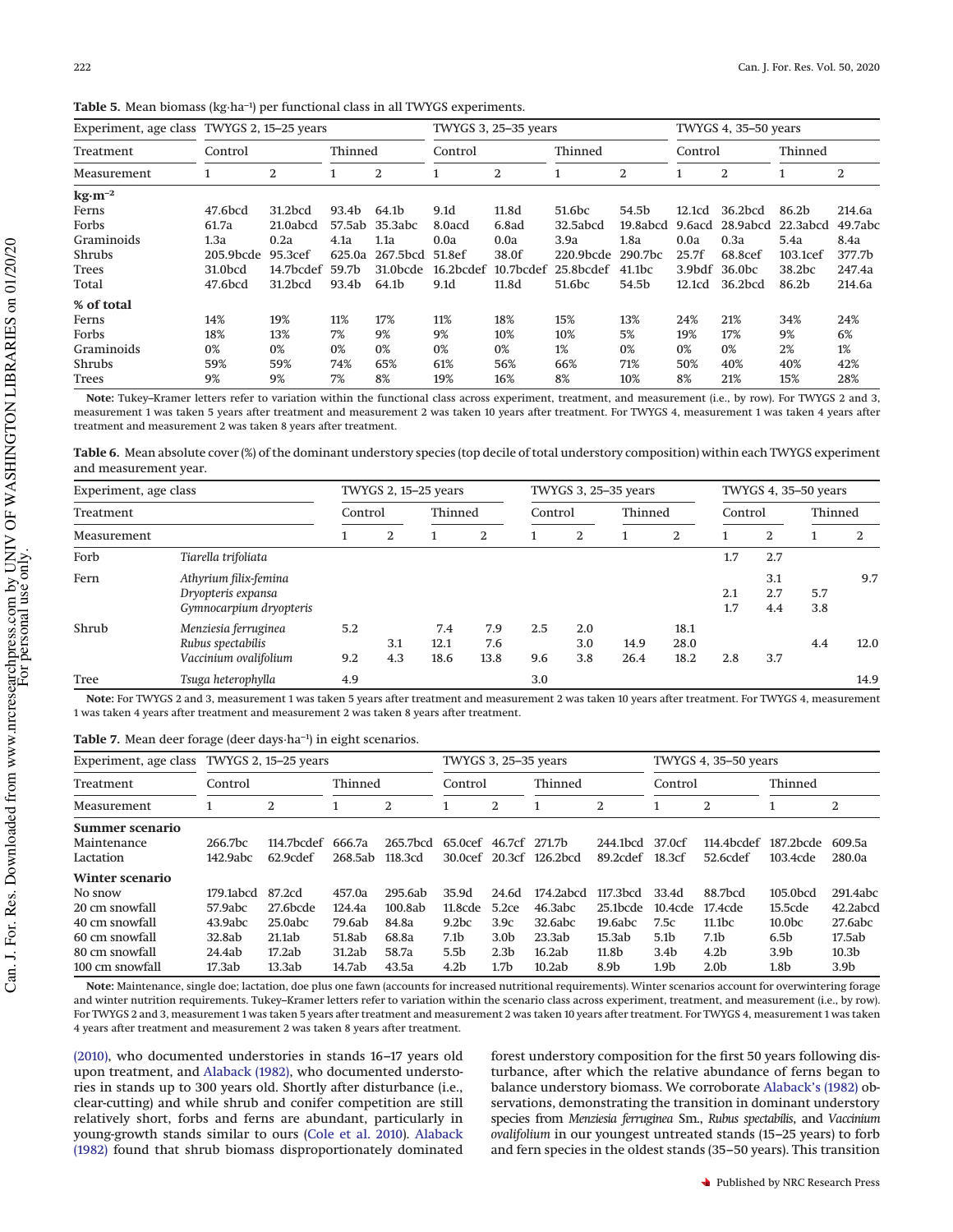in understory dominance with stand age from tall shrub to low herb species has a notable impact on deer forage, which quickly drops to less than 20 days as low plants are covered with winter snowfall [\(Hanley et al. 2012\)](#page-9-19). Although total understory biomass (including woody stems) has been reported in southeast Alaska and other anecdotal evidence suggests a quick transition from an abundance to dearth of forage in untreated stands, no other study has quantitatively demonstrated the rapid decline in nonwoody, deer-relevant forage availability by stand age that we present. This expected loss of understory forage reiterates the initial justification for this study and provides the context for active management to "improve" upon natural vegetation dynamics by thinning in multiple-use forests.

# **Effects of precommercial thinning on understory biomass**

The primary result of our study is that simple, age-appropriate precommercial thinning effectively increases understory biomass and improves compositional diversity over the no-action alternative for young SSWH stands in southeast Alaska. In the 15–25 (TWYGS 2), 25–35 (TWYGS 3), and 35–50 (TWYGS 4) year age classes, thinning delayed overstory canopy closure and released existing understory flora, delaying the stem exclusion and depauperate understory phase of even-aged stand development. This lined up well with our first hypothesis that thinning improves understories by increasing resource availability. The ratio of biomass in thinned units to the mean biomass in unthinned stands that we reported (i.e., two to six times more biomass) is a conservative estimate: the ratio denominators were averaged across installations within the measurement year rather than the value for an installation's unthinned unit. We did this because biomass was nearly nonexistent in some of the unthinned stands in our study, which caused the ratio to approach infinity. Therefore, the method we chose offers more stable (averaged) estimates of biomass in thinned versus unthinned stands but masks the very stark differences between thinned stands that have an intact understory and some neighboring unthinned stands that have none. Both our biomass ratio and biomass treatment model show that the forest understory is kept intact and even enhanced by thinning through 8–10 years after treatment. Past work in southeast Alaska [\(Alaback 1984;](#page-9-6) [Doerr and Sandburg 1986;](#page-9-9) [Deal and Farr 1994;](#page-9-7) [Cole et al. 2010;](#page-9-10) [Hanley et al. 2013\)](#page-9-11) and in the lower Pacific Northwest (e.g., [Lindh](#page-10-13) [and Muir 2004;](#page-10-13) [He and Barclay 2011\)](#page-9-23) gave us reason to expect these effects, but the decade-long intensity of understory response across stand age classes was largely uncharacterized before this study. Although our model identified that the general effect of thinning was greater than the specific effects of the three experiments on understory biomass, biomass was greatest in the youngest age class (15–25 years). This clearly indicates that early precommercial thinning maximizes understory biomass production by reducing the amount of time that the forest understory has to endure canopy closure [\(Cole et al. 2010\)](#page-9-10) before low subcanopy light levels and competition have lasting negative effects on the understory's ability to respond to treatment.

The age classes are most notably distinct from each other when considering understory life-form and species diversity. The 15–25 and 25–35 year age classes had very similar understory composition, both between thinned and unthinned stands. Similarities appeared to hold fast until a decade following treatment in the 25–35 year age class, at which time understory diversity in unthinned stands decreased and compositions diverged. As we identified in our assessment of understory biomass dynamics in untreated stands, understory communities appear to shift after age 35. The lagged (i.e., 10-year) divergence among understories of treated and untreated stands in the 25–35 year age class [\(Fig. 4\)](#page-6-1) suggests that precommercial thinning prior to age 40 is pivotal to maintain existing, diverse, early-seral understory communities (similar to hypothesis formed by [Cole et al. \(2010\)\)](#page-9-10). Following thinning, understory communities in the oldest stands (35–50 years)

also diverged from unthinned communities. In fact, among the experiments in the three age classes, those thinned and unthinned communities were the most compositionally distinct; however, the relative abundance of ferns across the oldest age class suggests that thinning releases a later-seral understory community (ferns associated with old growth in [Hanley and Brady](#page-9-13) [\(1997\)\)](#page-9-13) rather than the early-seral, postdisturbance community that was released in the younger age classes. In these SSWH forests, ferns appear to better endure heavy overstory competition compared with flowering plants. We also observed a substantial amount of conifer regeneration by the second measurement to the oldest stands, suggesting that (*i*) the pretreatment understory was not vigorous enough to hamper conifer regeneration; (*ii*) there was abundant advance regeneration prior to treatment; (*iii*) the prescription removed too many overstory trees, which stimulated regeneration; or (*iv*) weather and seed source aligned sufficiently to produce a region-wide flush of western hemlock [\(Deal and Farr](#page-9-7) [1994;](#page-9-7) [Giesbrecht et al. 2017\)](#page-9-24). [Deal and Farr \(1994\)](#page-9-7) and [Deal \(2001\)](#page-9-25) found that conifer regeneration, especially western hemlock, had a long-term negative effect on understory development; therefore, silvicultural actions that do not stimulate hemlock regeneration are advantageous for the greater understory community.

This study shows that precommercial thinning and age class influence understory abundance and composition, which in turn drive deer forage availability [\(Doerr and Sandburg 1986;](#page-9-9) [Cole et al.](#page-9-10) [2010;](#page-9-10) [Hanley et al. 2013\)](#page-9-11). Weather variability, inherent understory variability, and our low-power pairwise statistical tests all limited the detection of statistical differences due to treatment. Although deer forage was generally greater in thinned units than in unthinned units, statistically significant differences were limited to the youngest and oldest stands (i.e., not the 25–35 year age class). Furthermore, only the youngest stands had significantly greater deer forage due to thinning in scenarios that incorporated snowfall; forage in the thinned stands of the 15–25 year age class was also greater than in those of the older classes. This suggests that the compositional mix of tall shrub biomass (especially *Vaccinium ovalifolium*) associated with the early-seral vegetation provides better nutrition or accessibility for deer than the vegetation assemblage that responded to thinning in older young-growth stands [\(Hanley et al. 2012\)](#page-9-19). This has major implications in managing for deer habitat: treatment timing, or the stage of stand development, is important. Although typical precommercial thinning strategies in older stands (>25 years) may yield similar functional results in the understory (i.e., substantial understory biomass redevelopment), thinning when stands are still young and before the nutrient-rich understory composition has not been dramatically hindered by overstory crown closure is important for providing detectable improvements in winter deer forage availability.

How long do the effects of precommercial thinning last in the understory of young-growth SSWH forests? Further, what does treatment longevity mean? Treatment longevity may refer to the duration that understory vegetation grows faster or is more productive than it was at time zero. This is how some have interpreted the results of [Cole et al. \(2010\)](#page-9-10) in southeast Alaska, who showed that posttreatment understory cover was greater than pretreatment cover until year 7. Thus, the longevity of treatment for accelerated production was 7 years. A practical alternative definition to longevity is the duration that treated stands have improved understory characteristics over untreated stands. We show, for example, that precommercial thinning results in at least two times more biomass than that of untreated stands [\(Fig. 3](#page-5-1)*b*), and after a decade, this effect has not yet shown signs of decreasing. Although [Cole et al. \(2010\)](#page-9-10) reported pretreatment data, which we do not have in the present study, both of our studies clearly show treatment longevity extending far beyond the temporal scope of these studies (7 and 10 years, respectively) if we contrast understories in thinned stands with those in unthinned stands. Similarly, [Alaback \(1984\)](#page-9-6) suggests that beneficial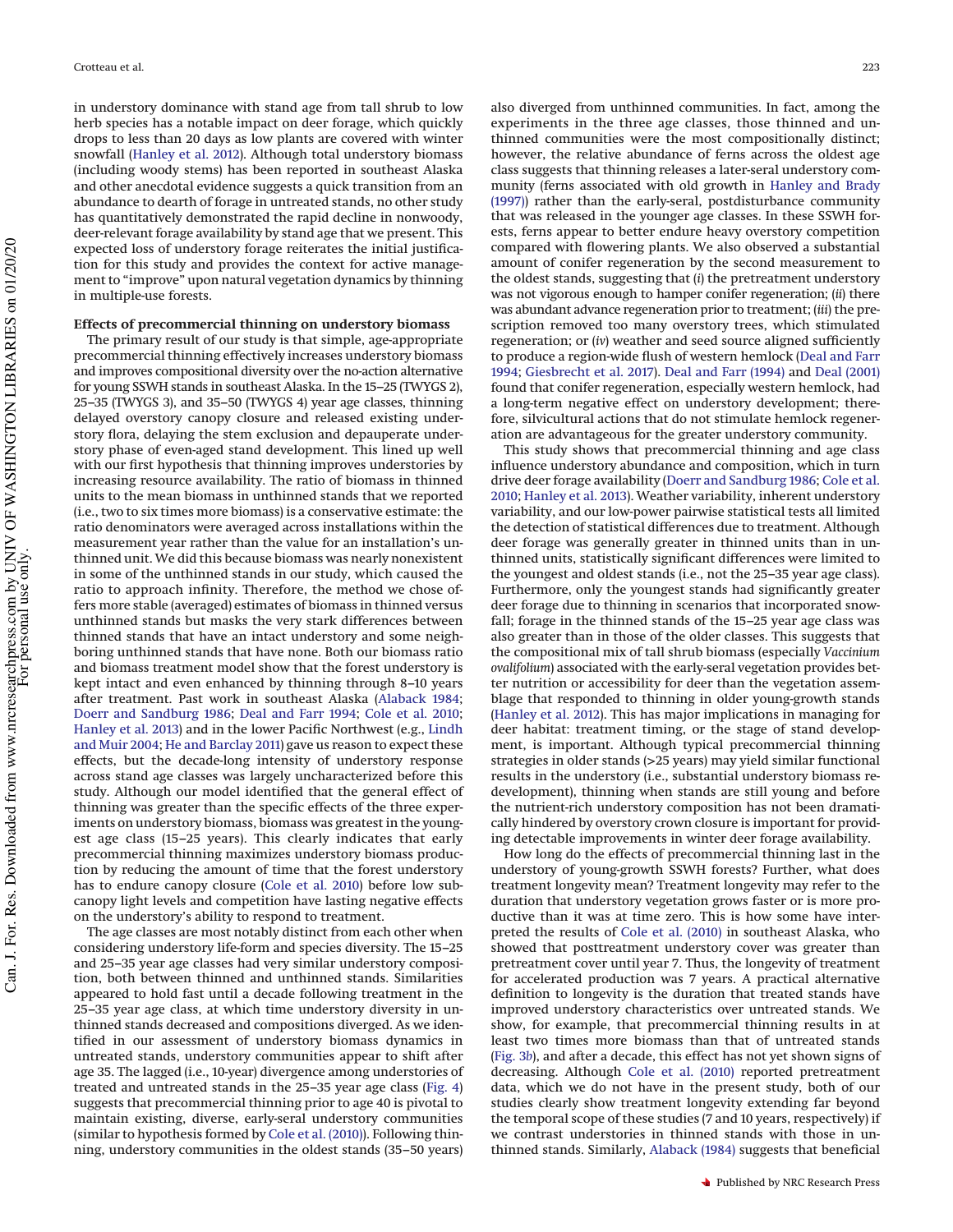effects of thinning on SSWH forest understories may last as long as 20 years. Vegetation dynamics in treated stands have been pushed back because of thinning [\(Alaback 1984;](#page-9-6) [Oliver and Larson](#page-10-4) [1996\)](#page-10-4) and now are expected to resume their prior trajectory with at least a 10-year lag — long-term monitoring is needed to determine the point at which these contrasting understories will converge. This practical definition of treatment longevity is important for forest managers trying to forecast vegetation response following active management versus no-action management scenarios because it acknowledges that treatment history has enduring effects on a dynamic system [\(Deal 2001;](#page-9-25) [Peterson 2002\)](#page-10-14).

These results are relevant to those aiming to diversify maritime forest structure for multiple management objectives. In the Tongass National Forest, the principal land base in southeast Alaska, the United States Department of Agriculture (USDA) Forest Service is poised to transition from old-growth to younggrowth timber management over the coming decades [\(USDA](#page-10-15) [Forest Service 2016\)](#page-10-15). This means that roughly 100 000 ha of existing young growth will likely receive most of the active silviculture in the Tongass into the future, and this study provides valuable insight into management alternatives for those stands. The transition also means that the majority of forested land in the Tongass will be old growth with high deer forage availability [\(Hanley and](#page-9-13) [Brady 1997\)](#page-9-13) or advancing to an old-growth stage of development. On a landscape level, therefore, future management may be justified to devote fewer resources toward improving wildlife habitat in designated timber stands because of high adjacency (i.e., landscape heterogeneity) between old-growth and young-growth stands. Until then, we demonstrate that precommercial thinning is a useful intermediate treatment to coproduce deer forage and timber in young-growth stands. This particular study only addresses simple silvicultural treatments to stimulate forest understories — it does not address modifications such as differences in residual tree spacing, the use of pruning, or slash management, which are also intended to improve forage availability to deer. Further research is needed to fill these remaining knowledge gaps and further clarify the range of silvicultural prescriptions that can maximize the coproduction of resources. Filling these knowledge gaps across meaningful geographic and operational scales is only possible through the shared stewardship between researchers and managers.

## **Acknowledgements**

This study was made possible by partners with the Tongass National Forest, especially Sheila Spores. TWYGS was initially conceptualized in 2001 in a planning meeting comprised of joint Forest Service Tongass National Forest and Pacific Northwest Research Station personnel: Bob Deal, Gene DeGayner, Tom Hanley, Kim Hastings, Rick Hauver, Patrick Heuer, Rich Jennings, Jerry Jordon, Greg Killinger, Gary Lawton, Larry Meshew, Dave Person, Jim Russell, and Kim Titus. TWYGS was then developed and maintained largely by Michael McClellan, with additional support by David D'Amore and Su Alexander. S. Spores and B. Deal provided insightful reviews of this manuscript.

#### <span id="page-9-2"></span>**References**

- Alaback, P.B. 1982. Dynamics of understory biomass in Sitka spruce western hemlock forests of southeast Alaska. Ecology, **63**(6): 1932–1948. doi[:10.2307/](http://dx.doi.org/10.2307/1940131) [1940131.](http://dx.doi.org/10.2307/1940131)
- <span id="page-9-6"></span>Alaback, P.B. 1984. Plant succession following logging in the Sitka spruce – western hemlock forests of southeast Alaska: implications for management. USDA For. Serv. Gen. Tech. Rep. PNW-GTR-173. U.S. Department of Agriculture, Forest Service, Pacific Northwest Forest and Range Experiment Station, Portland, Ore. doi[:10.2737/PNW-GTR-173.](http://dx.doi.org/10.2737/PNW-GTR-173)
- <span id="page-9-20"></span>Anderson, R.C., Loucks, O.L., and Swain, A.M. 1969. Herbaceous response to canopy cover, light intensity, and throughfall precipitation in coniferous forests. Ecology, **50**(28): 255–263. doi[:10.2307/1934853.](http://dx.doi.org/10.2307/1934853)
- <span id="page-9-8"></span>Banner, A., and LePage, P. 2008. Long-term recovery of vegetation communities after harvesting in the coastal temperate rainforests of northern British Columbia. Can. J. For. Res. **38**(12): 3098–3111. doi[:10.1139/X08-145.](http://dx.doi.org/10.1139/X08-145)
- <span id="page-9-16"></span>Bates, D., Mächler, M., Bolker, B., and Walker, S. 2015. Fitting linear mixedeffects models using lme4. J. Stat. Softw. **67**(1): 1–48. doi[:10.18637/jss.v067.i01.](http://dx.doi.org/10.18637/jss.v067.i01)
- <span id="page-9-10"></span>Cole, E.C., Hanley, T.A., and Newton, M. 2010. Influence of precommercial thinning on understory vegetation of young-growth Sitka spruce forests in southeastern Alaska. Can. J. For. Res. **40**(4): 619–628. doi[:10.1139/X10-009.](http://dx.doi.org/10.1139/X10-009)
- <span id="page-9-14"></span>Crotteau, J.S., McClellan, M.H., De Santo, T.L., Spores, S.R., and Barnard, J.C. 2020. Sharing the load to develop young-growth silviculture for forage and biodiversity in southeast Alaska. *In* Forest Management–Research Partnerships: Proceedings of the 2019 National Silviculture Workshop, 21–23 May 2019, Bemidji, Minn. USDA For. Serv. Gen. Tech. Rep. *Edited by* Pile et al. U.S. Department of Agriculture, Forest Service, Northern Research Station, Madison, Wis. In press.
- <span id="page-9-21"></span>Curiel Yuste, J., Janssens, I.A., Carrara, A., Meiresonne, L., and Ceulemans, R. 2003. Interactive effects of temperature and precipitation on soil respiration in a temperate maritime pine forest. Tree Physiol. **23**(18): 1263–1270. doi[:10.](http://dx.doi.org/10.1093/treephys/23.18.1263) [1093/treephys/23.18.1263.](http://dx.doi.org/10.1093/treephys/23.18.1263) PMID[:14652226.](http://www.ncbi.nlm.nih.gov/pubmed/14652226)
- <span id="page-9-25"></span>Deal, R.L. 2001. The effects of partial cutting on forest plant communities of western hemlock – Sitka spruce stands in southeast Alaska. Can. J. For. Res. **31**(12): 2067–2079. doi[:10.1139/x01-143.](http://dx.doi.org/10.1139/x01-143)
- <span id="page-9-5"></span>Deal, R.L. 2007. Management strategies to increase stand structural diversity and enhance biodiversity in coastal rainforests of Alaska. Biol. Conserv. **137**(4): 520–532. doi[:10.1016/j.biocon.2007.03.014.](http://dx.doi.org/10.1016/j.biocon.2007.03.014)
- <span id="page-9-7"></span>Deal, R.L., and Farr, W.A. 1994. Composition and development of conifer regeneration in thinned and unthinned natural stands of western hemlock and Sitka spruce in southeast Alaska. Can. J. For. Res. **24**: 976–984. doi[:10.1139/](http://dx.doi.org/10.1139/x94-128) [x94-128.](http://dx.doi.org/10.1139/x94-128)
- <span id="page-9-1"></span>Deal, R.L., Hennon, P., O'Hanlon, R., and D'Amore, D. 2014. Lessons from native spruce forests in Alaska: managing Sitka spruce plantations worldwide to benefit biodiversity and ecosystem services. Forestry, **87**(2): 193–208. doi[:10.](http://dx.doi.org/10.1093/forestry/cpt055) [1093/forestry/cpt055.](http://dx.doi.org/10.1093/forestry/cpt055)
- <span id="page-9-3"></span>DeGayner, E.J., Kramer, M.G., Doerr, J.G., and Robertsen, M.J. 2005. Windstorm disturbance effects on forest structure and black bear dens in southeast Alaska. Ecol. Appl. **15**(4): 1306–1316. doi[:10.1890/03-5385.](http://dx.doi.org/10.1890/03-5385)
- <span id="page-9-0"></span>DellaSalla, D.A., Moola, F., Alaback, P.B., Paquet, P.C., Schoen, J.W., and Noss, R.F. 2011. Temperate and boreal rainforests of the Pacific Coast of North America. *In* Temperate and boreal rainforests of the world: ecology and conservation. *Edited by* D.A. Dellasala. Island Press, Washington, D.C. pp. 42–81.
- <span id="page-9-9"></span>Doerr, J.G., and Sandburg, N.H. 1986. Effects of precommercial thinning on understory vegetation and deer habitat utilization on Big Level Island in southeast Alaska. For. Sci. **32**(4): 1092–1095.
- <span id="page-9-15"></span>Frazer, G.W., Canham, C.D., and Lertzman, K.P. 1999. Gap Light Analyzer (GLA), version 2.0: imaging software to extract canopy structure and gap light transmission indices from true-colour fisheye photographs. User's manual and program documentation. Simon Fraser University, Burnaby, B.C. and the Institute of Ecosystem Studies, Millbrook, N.Y.
- <span id="page-9-22"></span>Fukuzawa, K., Shibata, H., Takagi, K., Satoh, F., Koike, T., and Sasa, K. 2013. Temporal variation in fine-root biomass, production and mortality in a cool temperate forest covered with dense understory vegetation in northern Japan. For. Ecol. Manage. **310**: 700–710. doi[:10.1016/j.foreco.2013.09.015.](http://dx.doi.org/10.1016/j.foreco.2013.09.015)
- <span id="page-9-24"></span>Giesbrecht, I.J.W., Saunders, S.C., MacKinnon, A., and Lertzman, K.P. 2017. Overstory structure drives fine-scale coupling of understory light and vegetation in two temperate rainforest floodplains. Can. J. For. Res. **47**(9): 1244–1256. doi[:10.1139/cjfr-2016-0466.](http://dx.doi.org/10.1139/cjfr-2016-0466)
- <span id="page-9-4"></span>Hale, S.E. 2003. The effect of thinning intensity on the below-canopy light environment in a Sitka spruce plantation. For. Ecol. Manage. **179**(1–3): 341–349. doi[:10.1016/S0378-1127\(02\)00540-6.](http://dx.doi.org/10.1016/S0378-1127(02)00540-6)
- <span id="page-9-12"></span>Hanley, T.A. 1993. Balancing economic development, biological conservation, and human culture: the Sitka black-tailed deer *Odocoileus hemionus sitkensis* as an ecological indicator. Biol. Conserv. **66**(1): 61–67. doi[:10.1016/0006-3207\(93\)](http://dx.doi.org/10.1016/0006-3207(93)90135-N) [90135-N.](http://dx.doi.org/10.1016/0006-3207(93)90135-N)
- <span id="page-9-13"></span>Hanley, T.A., and Brady, W.W. 1997. Understory species composition and production in old-growth western hemlock – Sitka spruce forests of southeastern Alaska. Can. J. Bot. **75**: 574–580. doi[:10.1139/b97-064.](http://dx.doi.org/10.1139/b97-064)
- <span id="page-9-19"></span>Hanley, T.A., Spalinger, D.E., Mock, K.J., Weaver, O.L., and Harris, G.M. 2012. Forage resource evaluation system for habitat — deer: an interactive deer habitat model. USDA For. Serv. Gen. Tech. Rep. PNW-GTR-858. U.S. Department of Agriculture, Forest Service, Pacific Northwest Research Station, Portland, Ore. doi[:10.2737/PNW-GTR-858.](http://dx.doi.org/10.2737/PNW-GTR-858)
- <span id="page-9-11"></span>Hanley, T.A., McClellan, M.H., Barnard, J.C., and Friberg, M.A. 2013. Precommercial thinning: implications of early results from the Tongass-Wide Young-Growth Studies experiments for deer habitat in Southeast Alaska. USDA For. Serv. Res. Pap. PNW-RP-593. U.S. Department of Agriculture, Forest Service, Pacific Northwest Research Station, Portland, Ore. doi[:10.2737/PNW-RP-593.](http://dx.doi.org/10.2737/PNW-RP-593)
- <span id="page-9-23"></span>He, F., and Barclay, H.J. 2011. Long-term response of understory plant species to thinning and fertilization in a Douglas-fir plantation on southern Vancouver Island, British Columbia. Can. J. For. Res. **30**(4): 566–572. doi[:10.1139/x99-237.](http://dx.doi.org/10.1139/x99-237)
- <span id="page-9-17"></span>Kuznetsova, A., Brockhoff, P., and Christensen, R. 2017. lmerTest package: tests in linear mixed effects models. J. Stat. Softw. **82**(13): 1–26. doi[:10.18637/jss.](http://dx.doi.org/10.18637/jss.v082.i13) [v082.i13.](http://dx.doi.org/10.18637/jss.v082.i13)
- <span id="page-9-18"></span>Lau, M.K. 2013. DTK: Dunnett–Tukey–Kramer pairwise multiple comparison test adjusted for unequal variances and unequal sample sizes [online]. R Foundation for Statistical Computing, Vienna, Austria. Available from [https://](https://CRAN.R-project.org/package=DTK) [CRAN.R-project.org/package=DTK.](https://CRAN.R-project.org/package=DTK)